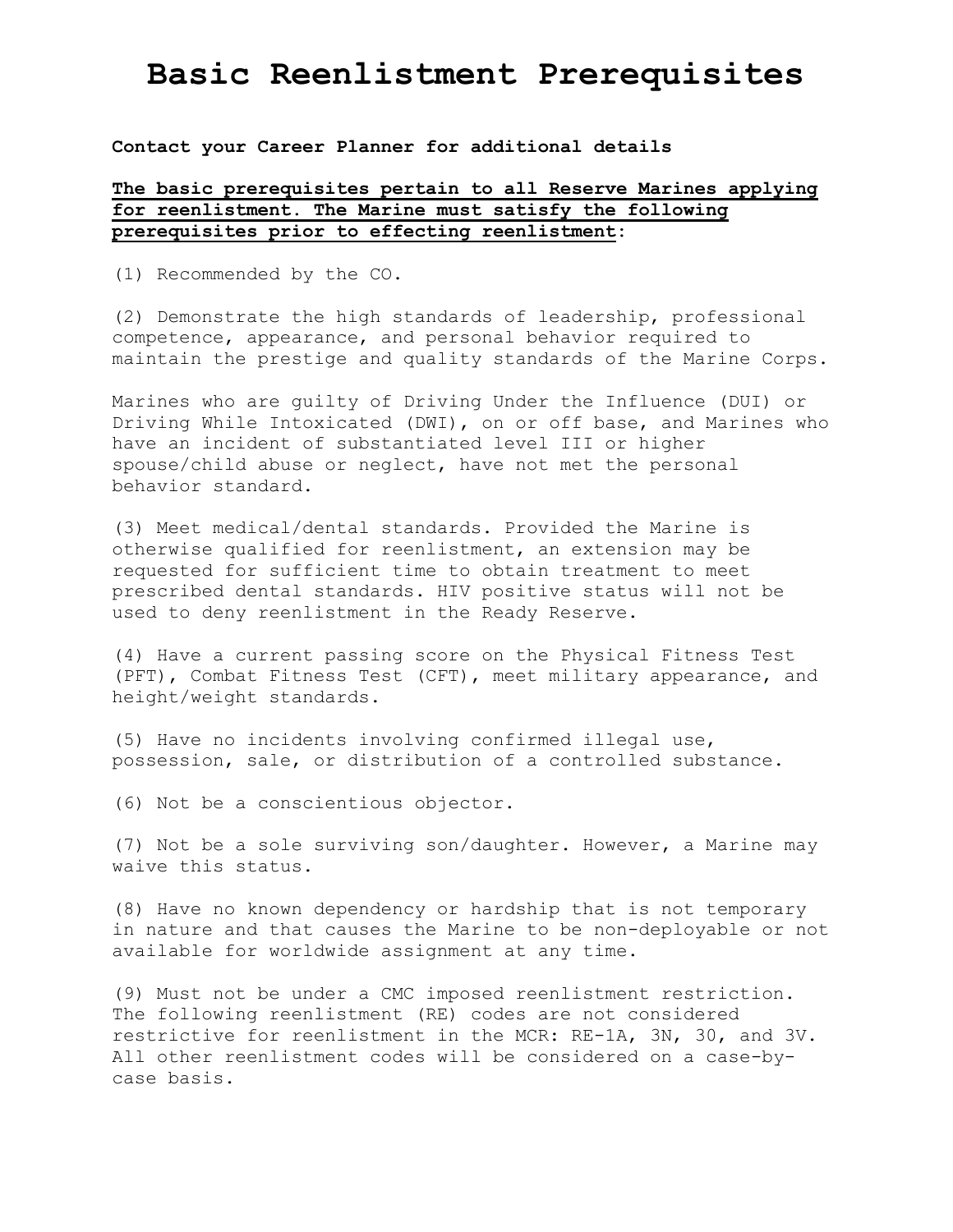(10) Have no convictions by court-martial during the current contract and extension to that contract. However, CMC (RA-RCT) retains the right to "require a CG level waiver upon any reenlistment request for a service member with a history of a court martial conviction, on a case by case basis.

(11) Have no known convictions by civil authorities (foreign or domestic) or action taken which the maximum penalty, if the member would have been charged under the UCMJ, would have been confinement for six months or more, or a fine of \$500 or more. If the offense is not listed in the Manual for Courts Martial (Table of Maximum Punishment) or is not closely related to an offense listed there, apply the maximum punishment authorized by the U.S. Code or the District of Columbia Code, whichever is lesser. This restriction is only subject to the current contract and extension to that contract.

(12) Have no more than two NJPs on current contract. However, a CG level waiver may be required upon any reenlistment request for a member with a service history of more than two NJPs.

(13) Have a minimum proficiency and conduct mark average of 4.0/4.0 during the current contract and extension to that contract.

(14) Have no fitness report date gap of 31 days or more within the last five years or on the current contract, whichever period is greater.

(15) Have a current certified CRCR on file in the MCTFS. The CRCR certification date cannot exceed one year from the date of RELM submission.

(16) Not have been assigned to any alcohol treatment program, *during* the past 12 months. In these cases, Marines may request an extension for up to 12 months to allow them to complete their aftercare treatment programs and to allow the command to observe their performance and conduct. The observation period begins on the date Marine completes alcohol treatment. Career Planners must confirm the completion date of the In/Out patient or resident treatment. This restriction does not apply to Marines who volunteer for treatment and have no performance or conduct problems. Failures of the alcohol treatment program are ineligible for reenlistment.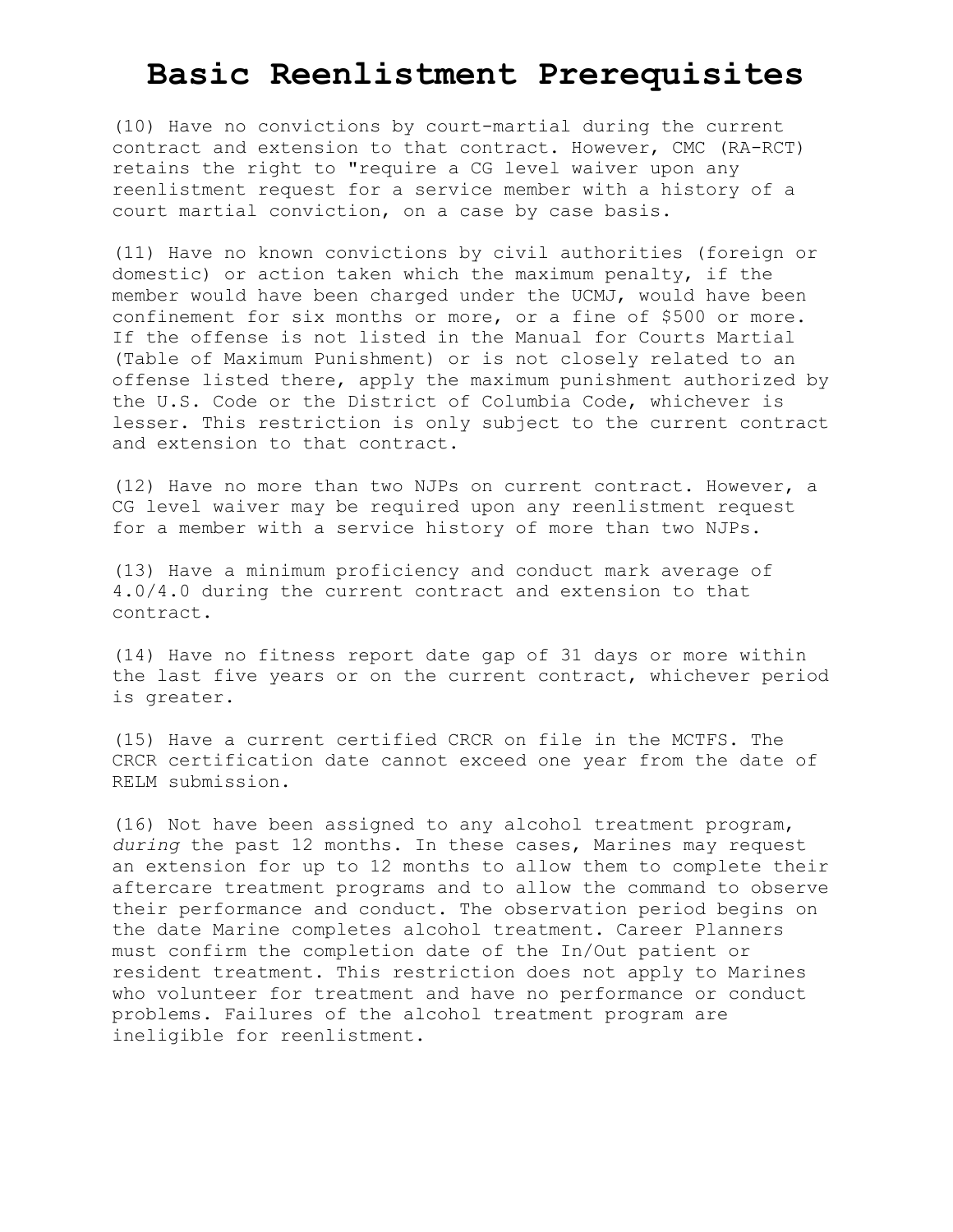(17) Marines who are single parents and have custody of their children or dual military couples with dependents are required to comply with the requirements for maintaining current family care plans in the event of mobilization/deployment/TAD.

(18) Must not fall under the Lautenberg Amendment (Firearms Prohibitions and Domestic Violence Convictions). Every domestic violence case must be endorsed by the MSC Staff Judge Advocate. Refer to the current directives in regards to domestic violence.

#### **Contact your Career Planner for additional details**

First Term. In addition to the basic reenlistment prerequisites, Marines serving on their initial enlistments, including extensions of the initial enlistments, must meet the following additional prerequisites prior to reenlistment:

(1) Must have one year or including extensions of contract for an early 'reenlistment less remaining on the current contract, This may be waived if the Marine qualifies

(2) Must be a high school graduate or alternate credential holder.

**Career Marines**. Marines who have previously reenlisted must meet all the basic reenlistment prerequisites. Any disqualifying factor for which the Marine was previously granted a reenlistment waiver by RA-RCT will not, in itself, disqualify the Marine from reenlistment. However, such disqualifying factors will be considered in evaluating the whole Marine.

(1) Must have one year or less remaining on their current contract, including extensions of current contract. This may be waived if qualified for an early reenlistment.

(2) Marines must request retirement 14 to 4 months prior to the desired retirement date or service limits.

(a) All Marines except AR will request transfer to the Reserve Retired List from CMC (MMSR-5). SMCR, IRR and IMA reserve component Marines must have sufficient contractual time to request transfer to the Reserve Retired List once contractual time is granted by RA-RCT.

(b) Retirement eligible AR Marines may request transfer to the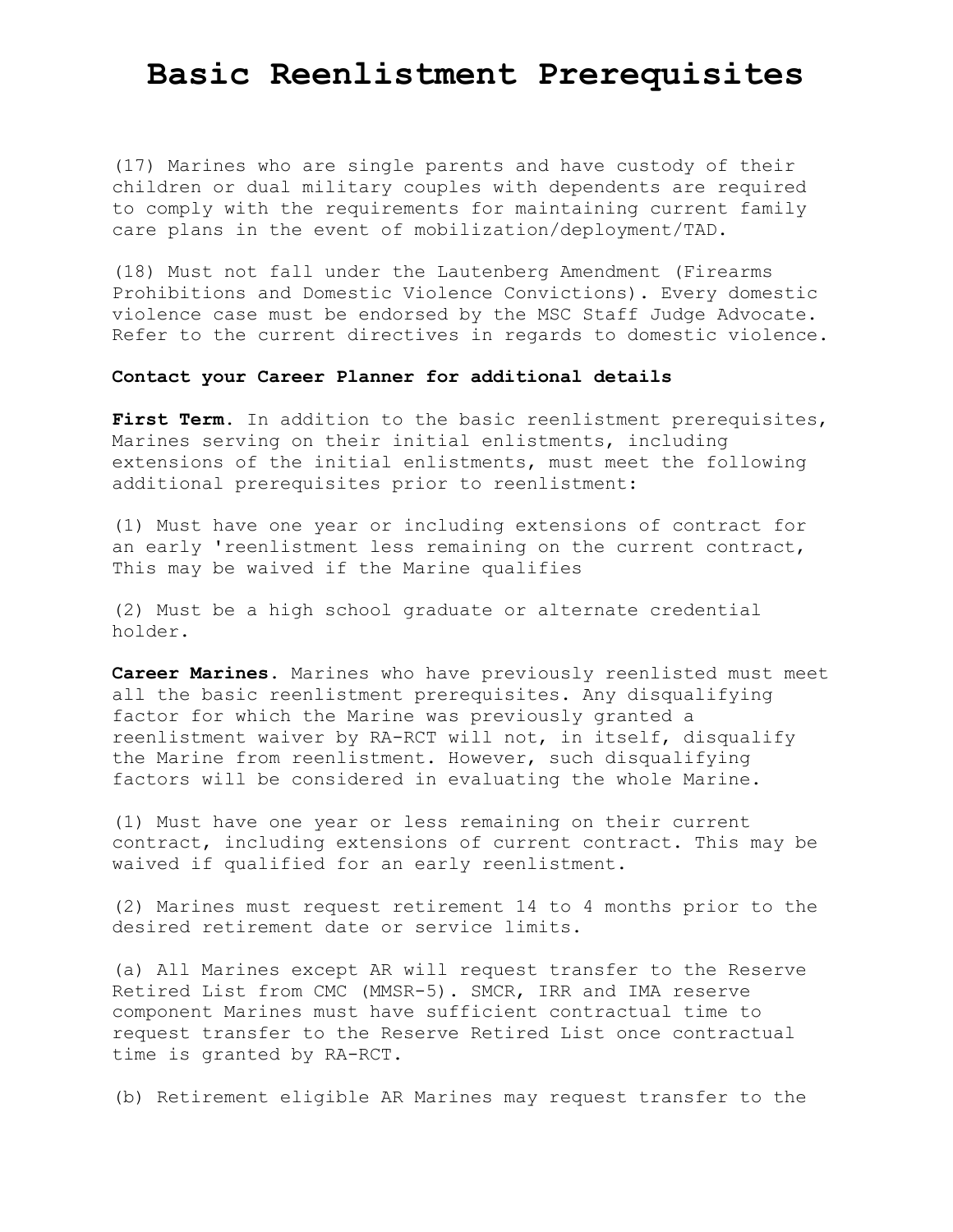Fleet Marine Corps Reserve (FMCR) from the CMC (MMSR-2). Contractual time is not needed for AR Marines.

(c) Marines who have previously submitted a request for retirement must request cancellation of their retirement orders via MMSR prior to being given reenlistment authorization. The Marine must also agree to reenlist for a minimum period of two years from the date that retirement orders are canceled (service limits apply).

### **On-Contract Waiver of Reenlistment Prerequisites**

(1) Marines requesting reenlistment who do not meet basic reenlistment prerequisites contained in this Order may request consideration for a reenlistment waiver, unless the waiver is requested for a non-waiverable prerequisite. All waiver requests will be forwarded via the chain of command from the individual to CMC (RA-RCT).

(2) Waivers of reenlistment prerequisites are authorized only per guidelines established by this Order. The whole Marine" concept will be employed to provide an objective evaluation of each waiver request. In each case, the needs of the Marine Corps will take precedence. The waiver process is not intended to be an administrative process to reenlist unqualified Marines. Consider the Marine's entire record when deciding a Marine's overall potential for further service. When evaluating a Marine's value to the Marine Corps, use the following criteria:

(a) Overall performance, past and present.

(b) Individual initiative towards correcting the basis for ineligibility.

(c) Future potential as a career Marine.

**Contact your Career Planner for additional details**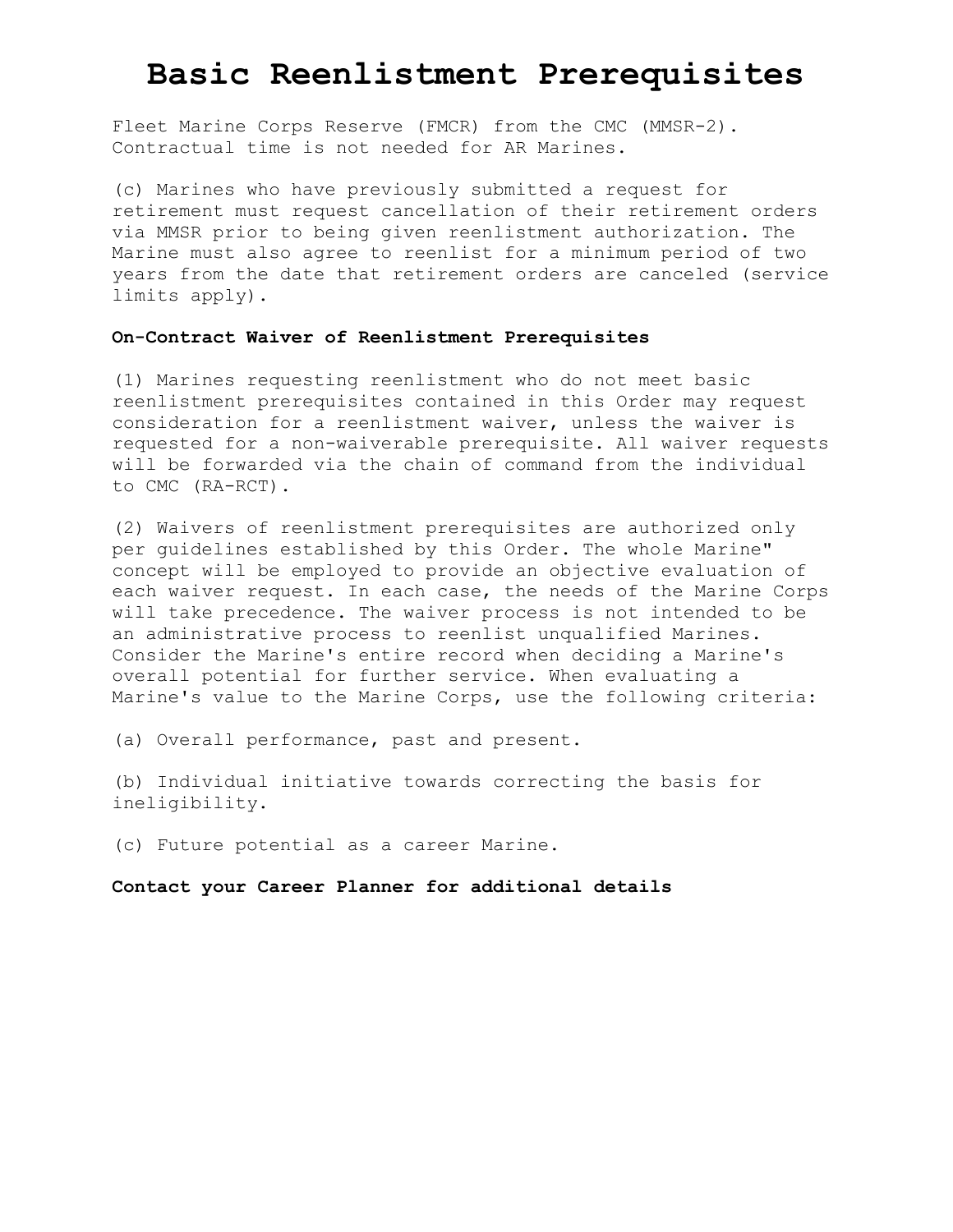#### **The following may be waived:**

(a) Court-martial conviction.

(b) Conviction by civilian authorities.

(c) More than two non-judicial punishments.

(d) Less than a high school graduate or alternative credential holder.

(e) Guilty of DUI/DWI.

(f) Substantiated Level III or higher spouse/child abuse or neglect.

#### **Reenlistment prerequisites that will NOT be waived are:**

(a) Confirmed illegal use, possession, sale, or distribution of a controlled substance.

(b) Conscientious objector classification.

(c) Proficiency and conduct mark average of less than 4.0/4.0 during current enlistment, including extensions.

(d) Marine has submitted a request for retirement.

(e) Marine with a domestic violence incident which falls under the purview of the Lautenberg Amendment. All potential Lautenberg cases must be reviewed by the Major Subordinate Command (MSC) Staff Judge Advocate (SJA).

### **Waiver Request Format**

**Contact your Career Planner for additional details**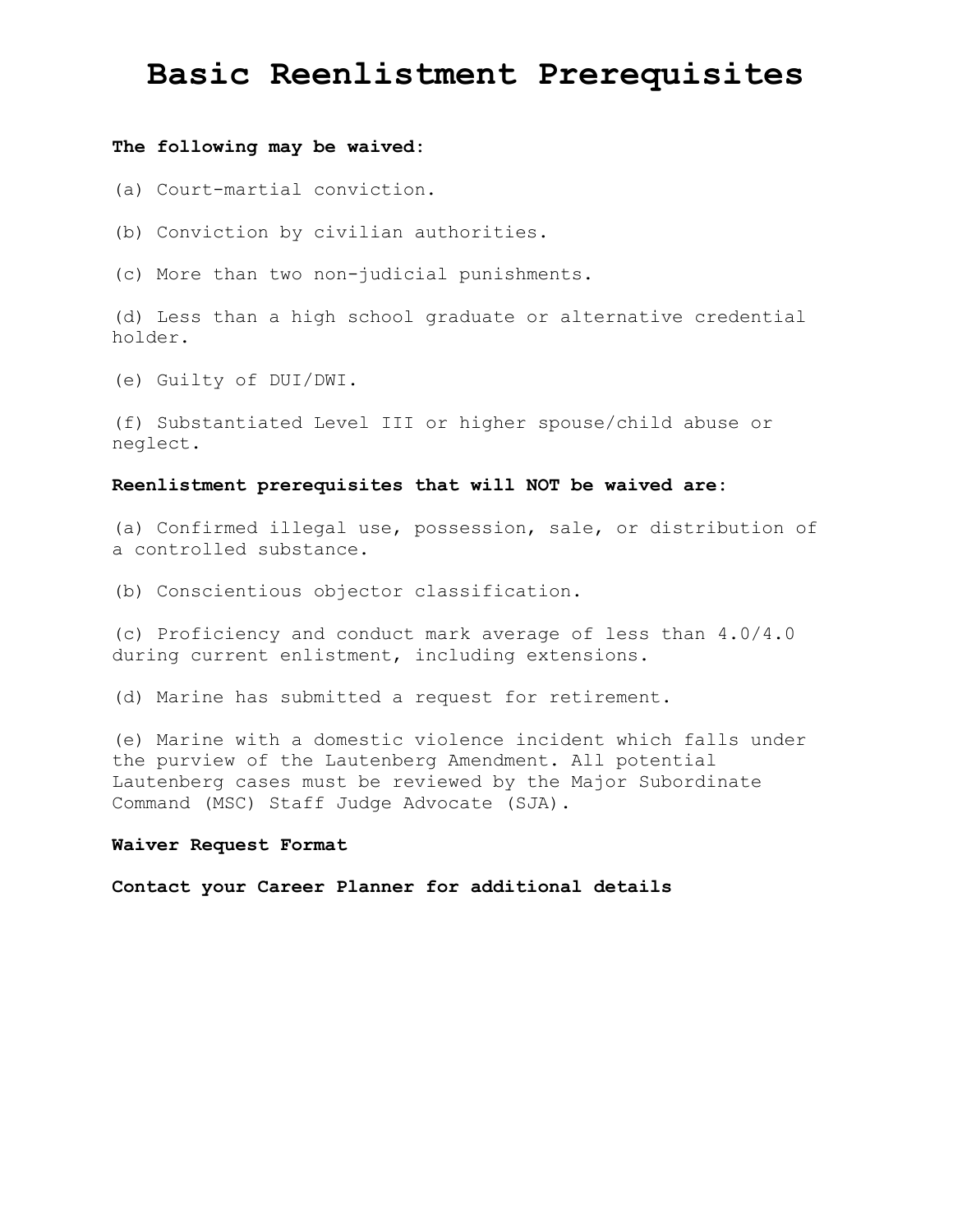#### **Restrictions Affecting Further Service**

#### **Service Limitations**

Service limitations in the Marine Corps Reserve (MCR) (excluding Active Reserve {AR} Marines) are based on two criteria: qualifying service and total federal service.

(1) A qualifying year (satisfactory year (sat year) of federal service is defined as a year of federal service qualifying for retirement when a Reserve Marine is credited with a minimum of 50 Reserve retirement points during an anniversary year.

(2) Total federal service is defined as the sum of all periods of time during which the Reserve Marine is a member of the Armed Forces (in most cases this is based on Pay Entry based date {PAY ENTRY BASED DATE {PEBD}}).

b. All service spent as Prior Service Other Service (PSOS) time will be considered when determining service limits in the MCR.

c. The grade held determines the number of years of service authorized.

(1) The following depicts MCR service limitations by grade at the time of reenlistment, to include the period of reenlistment/extension contemplated:

| <b>GRADE</b>  | LIMIT OF SERVICE               |
|---------------|--------------------------------|
| Cp1           | 8 years qualifying service     |
| Sqt           | 13 years qualifying service    |
| SSqt          | 20 years qualifying service    |
| GySqt         | 22 years qualifying service    |
| 1stSqt/MSqt   | 27 years qualifying service    |
| SqtMaj/MGysqt | 30 years total federal service |

NOTE: 30 Years total federal service, applies to all ranks as a maximum service limitation. The CMC may grant additional contractual service when a Marine applying for reenlistment or extension does not exceed the number of total qualifying years of federal service for grade.

(2) Waivers of the service limitations detailed in paragraph 1c above, may be granted in exceptional cases and only